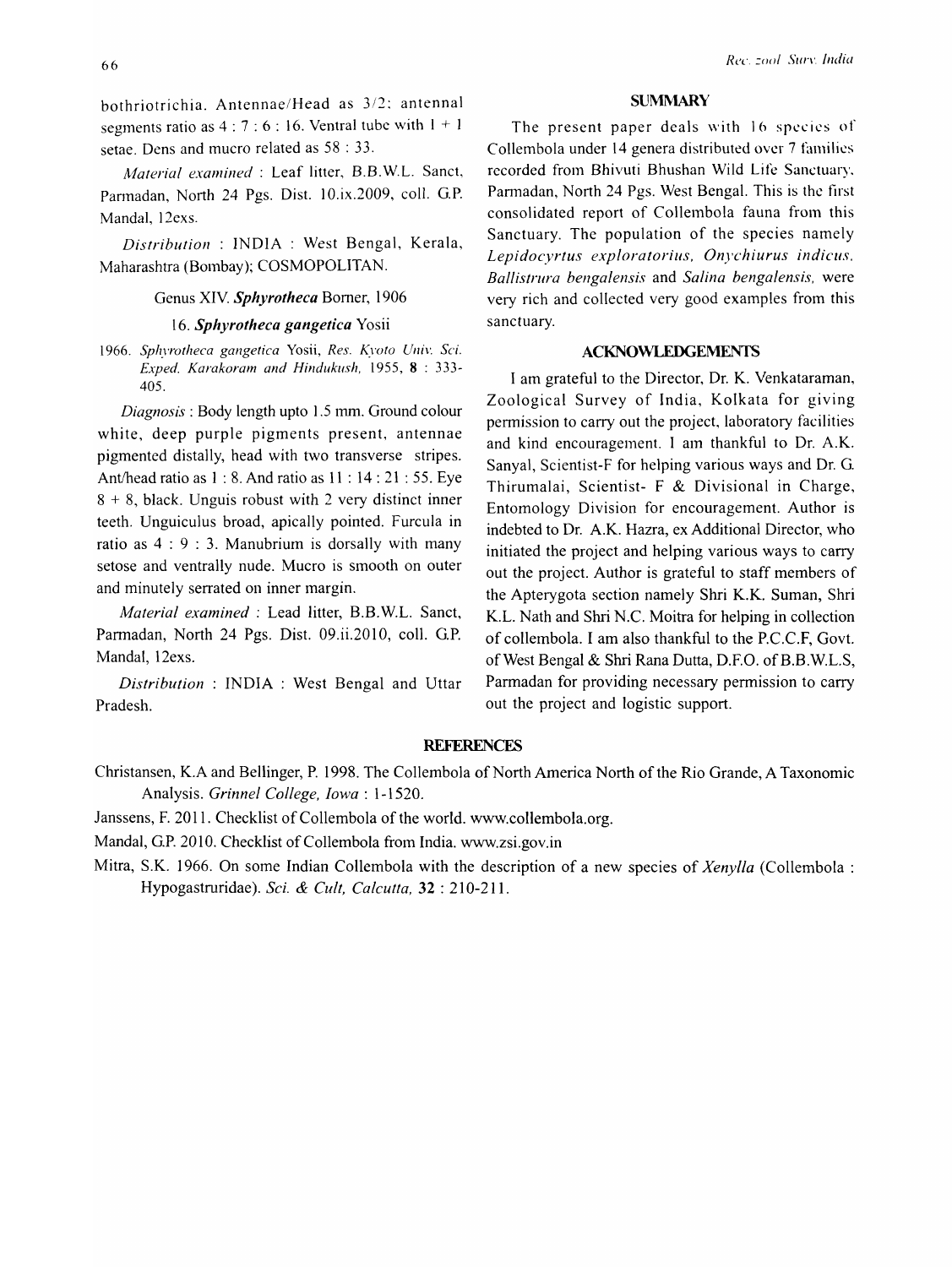

Rec. zool. Surv. *India*: 111 (Part-2): 67-74, 2011

# ON A COLLECTION OF INSECTA: DIPTERA : MUSCIDAE FROM UTTARAKHAND

BULGANIN MITRA

*Zoological Survey of India, M-Block, New Alipore Kolkata-l00053* 

## **INTRODUCTION**

As constituted by Mc Alpine *et. al* (1981-1989), the family Muscidae (True flies) is coming under the subdivision Calyptrate of the series Schizophora under the superfamily Muscoidea of the infraorder Muscomorpha belonging to the suborder Brachycera.

The members of the family are usually non-metallic, black, but rarely possess metallic colouration similar to that of Calliphoridae. They are small to medium in size; robustly-built, prominent head with holoptic eyes in males and dichoptic in females. Antennae 3 segmented, aristate and plumose. The proboscis is of licking type, however it is greatly modified and adapted for piercing and sucking blood in the subfamily Stomoxyinae. Thorax with dorsal suture continuous across the middle; with well defined posterior calli. Hypopleural bristles absent. Wings exhibiting a sharp hend in vein m (Muscinae), or without a sharp bend in vein m (e.g., Coenosiinae, Mydaeinae). Wings with a well developed lower calypter. Tibiae with or without a dorsal pre-apical bristle.

Adult Muscids occur in many habitats, but they are less common in dry, open and exposed habitats, or where sandy or acidic soils prevail (Pont, 1986). The adults are closely associated with decaying organic matters; especially dung, but many groups have acquired special habits, which may be widely different. Larvae aquatic (morc or less, in some species), or terrestrial; phytophagous, or saprophagous, or coprophagous, or consuming stored produce, or mycophagous, or predatory. Pupa enclosed within a puparium.

I\luscidae are well represented in all zoogeographical regions and are extremely numerous in the Oriental Region: though as yet only a small percentage of the species has been described. Out of 3800 species (Skidmore, 1985) of Muscidae India only represents by 258 species (6.7 %).

However, the present paper is based on the recent surveys in Uttarankhand by author himself (2003-2005) and as well as from the previous published data. This is the first consolidated report of the Family Muscidae from the state of Uttarankhand after its separation from the state of Uttar Pradesh (9th November 2002). The present report accounts for 22 species of muscids belonging to 10 genera and 3 tribes under 4 subfamilies of which 6 species under 2 genera are been recorded for the first time from the state of Uttarakhand.

The taxonomic system of this paper was followed by Vockeroth (1972). General morphology, materials & methods have been dealt in the "Fauna of Tripura" and other state fauna series of the author (2000, 2003, 2004, 2006).

## LIST OF SPECIES

- A. Subfamily MUSCINAE Tribe MUSCINI
- 1. *Morel/ia nigrisquama* Malloch
- 2. *Morel/ia pectinipes* Emden
- \*3. *Musca (Byomya) conducens* Walker
- 4. *Musca (Musca) domestica* Linnaeus
- \*5. *Musca (Viviparomusca) bezzi*  Patton & Cragg
- \*6. *Orthellia coerulifrons* (Macquart)
- 7. *Orthel/ia gavisa* (Walker)
- \*8. *Orthel/ia indica* (Robineau-Desvoidy)
- \*9. *Orthellia lauta* (Wiedemann)
- \*10. *Orthel/ia timorensis* (Robineau-Desvoidy)
- 11. *Orthel/ia viridis* (Wiedemann) Tribe HYDROTAEINI
- *12. Hydrotaea cilifemorata* Emden
- 13. Hydrotaea dentipes Fabricius B. Subfamily PHAONIINAE Tribe PHAONIINI
- *14. Helina nemorum* (Stein)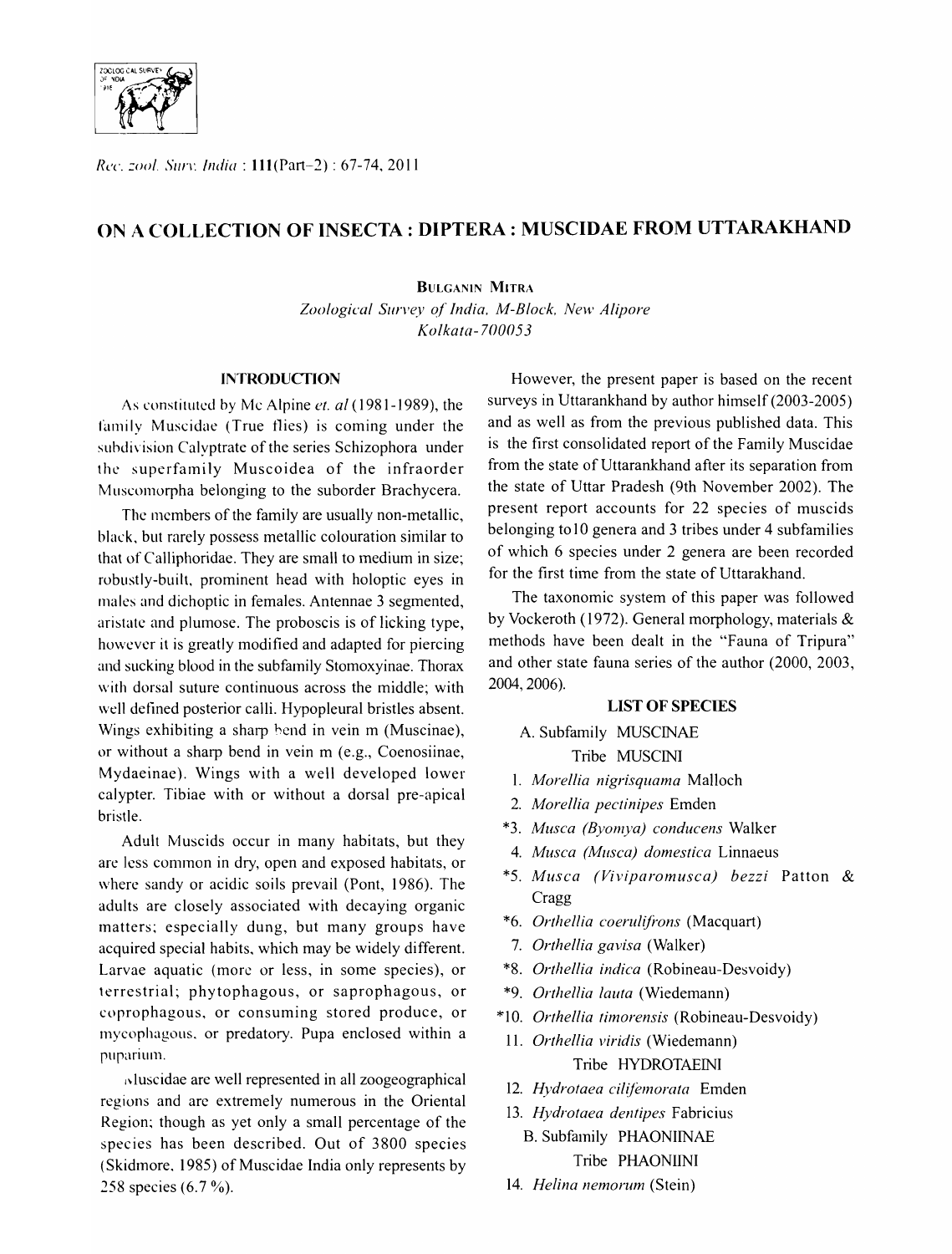- *15. Helina punctata* (Robineau-Desvoidy)
- *16. Phaonia debilis* Stein.
- *17. Phaonia kambaitiana* Emden C. Subfamily MYDAEINAE
- *18. Graphomya maeulata* (Scopoli)
- *19. Hebeenema umbratiea* (Meigen)
- *20. Myospila bina brunneiofemorata* Emden D. Subfamily STOMOXYINAE
- 2l. *Stomoxys ealcitrans* (Linnaeus)
- *22. Stomoxys pullus* Austen

# SYSTEMATIC ACCOUNT Key to the subfamily

- 1. Proboscis elongate, strongly sclerotized; adapted for piercing, tapering from a broad base to a slender apex and with atrophied labella; pteropleuron haired; vein m gradually curved forward apically from about middle of last section .................................................. STOMOXYINAE
- Proboscis moderately weakly sclerotized, not distinctly tapering to apex and with well developed and often fleshy labella; propleuron haired or bare; vein m variable, often straight or shortly curved forward near middle of last section ....... 2
- 2. Vein m  $_{1+2}$  with apical portion curved strongly forward at about middle length, body colour grey to black and often metallic ............... MUSClNAE
- Vein  $m_{1+2}$  straight or curved only slightly forward, body non-metallic ............................................... 3
- 3. Pteropleuron with hairs confined to upper margin below wing base, prostemum bare, hind spiracle without strong black setulae in marginal fringe ... ....................................................... MYDAEIN"AE
- Pteropleuron with hairs on lower as well as on upper half (bare in the genera *Atherigona, Gymnodia),* prostemum haired, hind spiracle with few to many strong black setae in marginal fringe ....................................................... PHAONIINAE

# A. Subfamily MUSCINAE

# Key to the tribes

- 1. Pteropleuron with tuft of hairs on upper part below base of wings ......................................... Muscini
- Pteropleuron bare .............................. Hydrotaeini

# Tribe MUSCINI

# Key to the genera

1. Thorax and abdomen black or yellow with dark vittae or tessellated patems ............................... 2

- Thorax and abdomen metallic green, blue or purple, without dense grayish pollen .............................. . . ............................. *Orthellia* Robineau-Dcsvoidy
- 2. Bend of m subangular (but rather broadly rounded in *Musea lueens),* outline of aristal plumosity forming a convex curve up to tip, ovate; prostigmal present, stem vein with 1 to about 7 setulae on posterior side of dorsal surface ......................... ..
	- ................................................... *Musca* Linnaeus
- Bend of m broadly rounded, outline of aristal plumosity forming a very sharp angle at tip, lancet shaped, prostigmal absent, stem vein bare ......... . .............................. *Morellia* Robineau-Desvoidy

# Genus *Morellia* Robineau-Desvoidy

*1830. Morellia* Robineau-Desvoidy, *Mem. Pres. div. Sav. Acad. Sci. Inst. Fr.,* 2 : 405. Type-species: *Morellia agilis* Robineau-Desvoidy (= *Morellia hortorum*  Fallén).

## Key to the species

1. Fuscous black with slight purplish reflections and some silver and grayish dust, palpi and antennae black, thorax shining purplish black; prostemum hairy; lower calyptra dark brown; ...................... ..

........................................... *nigrisquama* Malloch

Black with silver-white pollinosity, palpi and antennae fuscous brown, thorax with dense silverwhite dust; prostemal plate with setulose, slightly rounded sides, lower calyptra greysih white, with whitish border and fringe ........ *pectinipes* Emden

#### *Morellia nigrisquama* Malloch

*1928. Morellia nigrisquama* Malloch, *En!. Mitt.* 17 : 329. Type-locality: Sumatra.

*Distribution* : India : Uttarankhand (Mussorie), Assam, West Bengal.

*Elsewhere:* Malay, Nepal, Sumatra, Thailand.

### *M orellia pectinipes* Emden

*1965. Morellia pectinipes* Emden, *Fauna. Brit. India,*  Muscidae, 1: 112.

*Distribution* : India : Uttarankhand (Mussorie), Bihar.

*Elsewhere:* ? Sri Lanka.

# Genus *Musca* Linnaeus

*1758. Musca* Linnaeus, *Syst. Nat. Ed.* 10 : 589. Type-species: *Musca domestica* Linnaeus.

# KEY TO THE SUBGENERA

- 1. Propleural depression hairy ....... *Musca* Linnaeus
- Propleural depression bare ................................. 2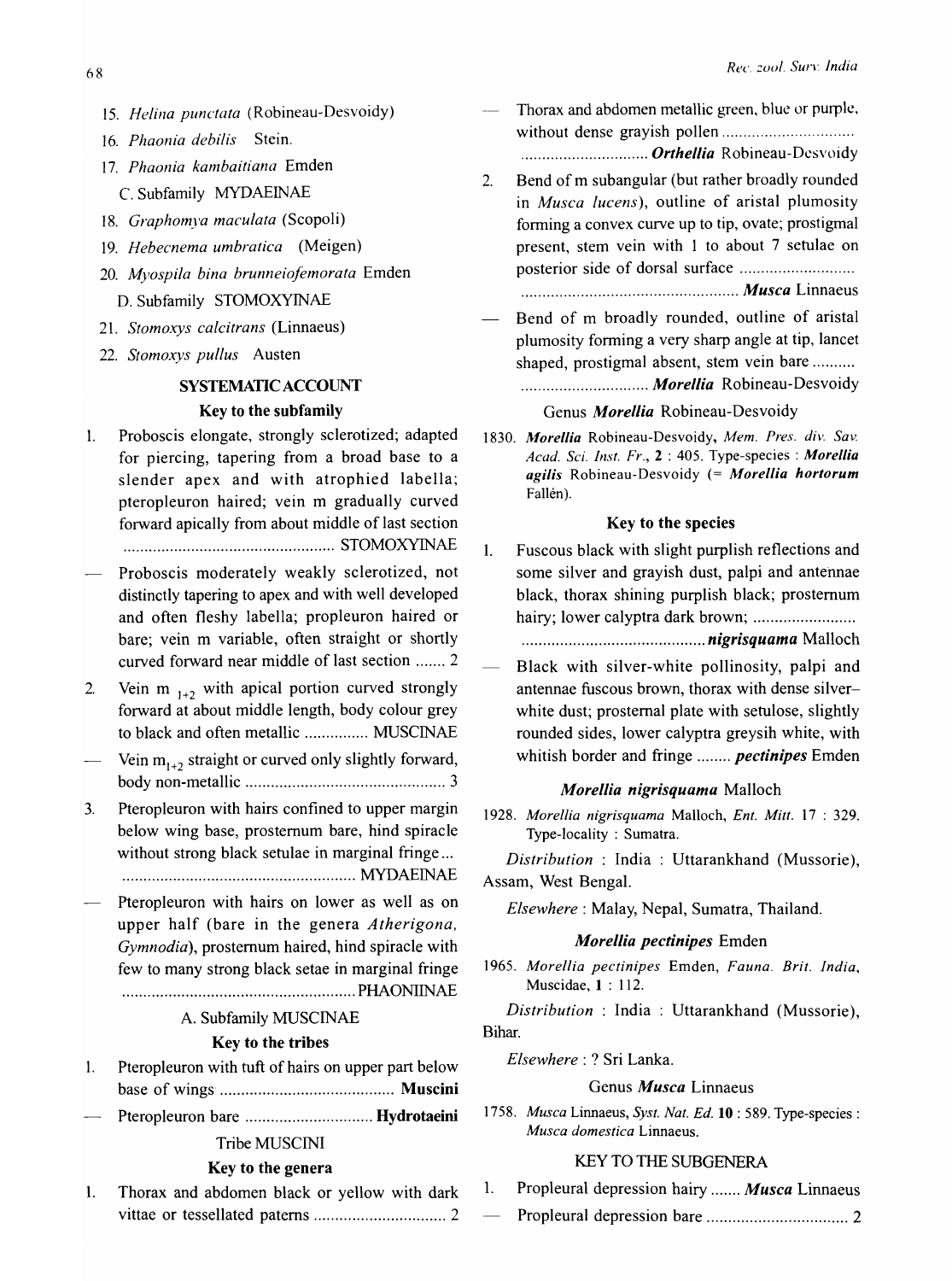$\overline{a}$ ..................................... Viviparomusca Townsend

Subgenus Byomya Robineau-Desvoidy

1830. Byomya Robineau-Desvoidy, Mem. Pres. div. Sav. Acad. Sci. Inst.  $Fr_{\alpha}$ , 2 : 392. Type-species : Byomya violacea Robineau-Desvoidy.

## \*Musca (Byomya) conducens Walker

1859. Musea conducens Walker, J. Proc. Linn. Soc. Lond., Zool. 4:138.

Material examined : 10 º º, 7 & &, Khirakot, Bageshwar district, 25.ix.2003, coll. B.Mitra. Alt. 1400 mts.

Diagnosis: Thorax fuscous black, two undusted vittae on either side rather close together towards and behind suture, first abdominal segment largely dark on dorsum, second and third orange in male except for a black median vittae.

Distribution: India: Uttarankhand (Bageshwar) Andaman Islands, Andhra Pradesh, Arunachal Pradesh, Assam, Madhya Pradesh, Nagaland, Orissa, Punjab, Uttar Pradesh, West Bengal.

Elsewhere: China, Flores Island, Jawa, Lombok, Malaya, Myanmar, Nepal, Philippines, Ryukyu Island, Sabah, Sarawak, SriLanka, Sumatera, Sumbawa, Thailand; Ethiopian; New Guinea; Palaearctic.

Subgenus *Musca* Linnaeus

1915. Promusca Townsend, J. wash. Acad. Sci., 5:434. Type-species : domestica Linnaeus.

#### Musca (Musca) domestica Linnaeus

1758. Musca domestica Linnaeus, Syst, Nat. Ed. 10, 1:596.

Diagnosis: Four black vittae on thorax, inner pair terminating towards posterior end; propleural depression with fine setulose hairs; suprasquamal ridge without black setulae, all post dc strong; mid tibia without av and ad setae.

Distribution: India: Uttarankhand (Almora), Andaman Islands, Andhra Pradesh, Assam. Bihar, Chandigarh, Goa, Himachal Pradesh, Karnataka, Kashmir, Maharashtra, Manipur, Nagaland, Punjab, Sikkim, Tripura, West Bengal.

Elsewhere: Cosmopolitan.

## Subgenus Viviparomusca Townsend

1915. Viviparomusca Townsend, J. Wash. Acad. Sci., 5: 435, Type-species : Musca bezzii Patton & Cragg.

## \*Musca (Viviparomusca) bezzi Patton & Cragg

1913. Musca bezzii Patton & Cragg, Indian J. med. Res. 1: 19.

Material examined :  $5 \,$   $9 \,$   $9 \,$ ,  $3 \,$   $3 \,$   $3 \,$ , Khatima, U.S. Nagar district, 29.ix.2004, coll. B.Mitra.

Diagnosis: Eyes distinctly hairy, thorax densely dusted whitish to cinereous-grey with four (especially in male) black vittae, median vitta of second tergite strongly dilated along fore margin, otherwise almost parallel sided, and at hind margin never dilated, but as a rule slightly narrowed, moderately broad, stem vein with 4-7 setulae an hind side of dorsal surface.

Distribution: India: Uttarankhand (Mussorie, Nainital), Arunachal Pradesh, Assam, Chandigarh, Himachal Pradesh, Jammu & Kashmir, Meghalaya. Nagaland, Tamilnadu, Punjab, Sikkim, Uttar Pradesh.

Elsewhere: Malaya, Myanmar, Nepal: East Palaearctic.

#### Genus *Orthellia* Robineau-Desvoidv

1863. Orthellia Robineau-Desvoidy, Hist. nat. Dipt. env. Paris, 2: 837. Type-species : Lucilia rectinervis Robineau-Desvoidy.

#### Key to the species

Thorax without prst dc, anterior mesopleural 1. absent; prst acr absent; parafrontalia polished; Thorax without prst dc, anterior mesopleural absent; prst acr absent; parafrontalia polished; interfrontalia narower than parafrontalia in female

- Thorax with two pairs of conspicuous prst dc, anterior mesopleural distinct; one pair of strong prst acr present or interfrontalia wider than one
- $2.$ Palpi and antennae brownish orange, bend of m vein subangular; discal cell without hairs m-m closer to bend than r-m, base of wings yellowish, frons wider than an eye ....... *lauta* (Wiedemann)
- Palpi and antenna fuscous, bend of m vein very broadly and evenly rounded, discal cell more or less extensively haired, at least apical third largely hairy, frons much narrower than an eye ..............

 $3<sub>1</sub>$ Thorax with a pair of strong prst acr and 3 pairs of post dc; m with deep behind bend, wing covered with hairs throughout; antennae black to fuscous; parafacialia shining blue green; interfrontalia narrower than parafrontalia; frons wide ...............

- Thorax without prst acr, interfrontalia wider than a parafrontale, the latter more or less dusted ....... 4
- Discal cell wholly hairy; m usually without a dip 4. behind, mesonotum either conspicuously dusted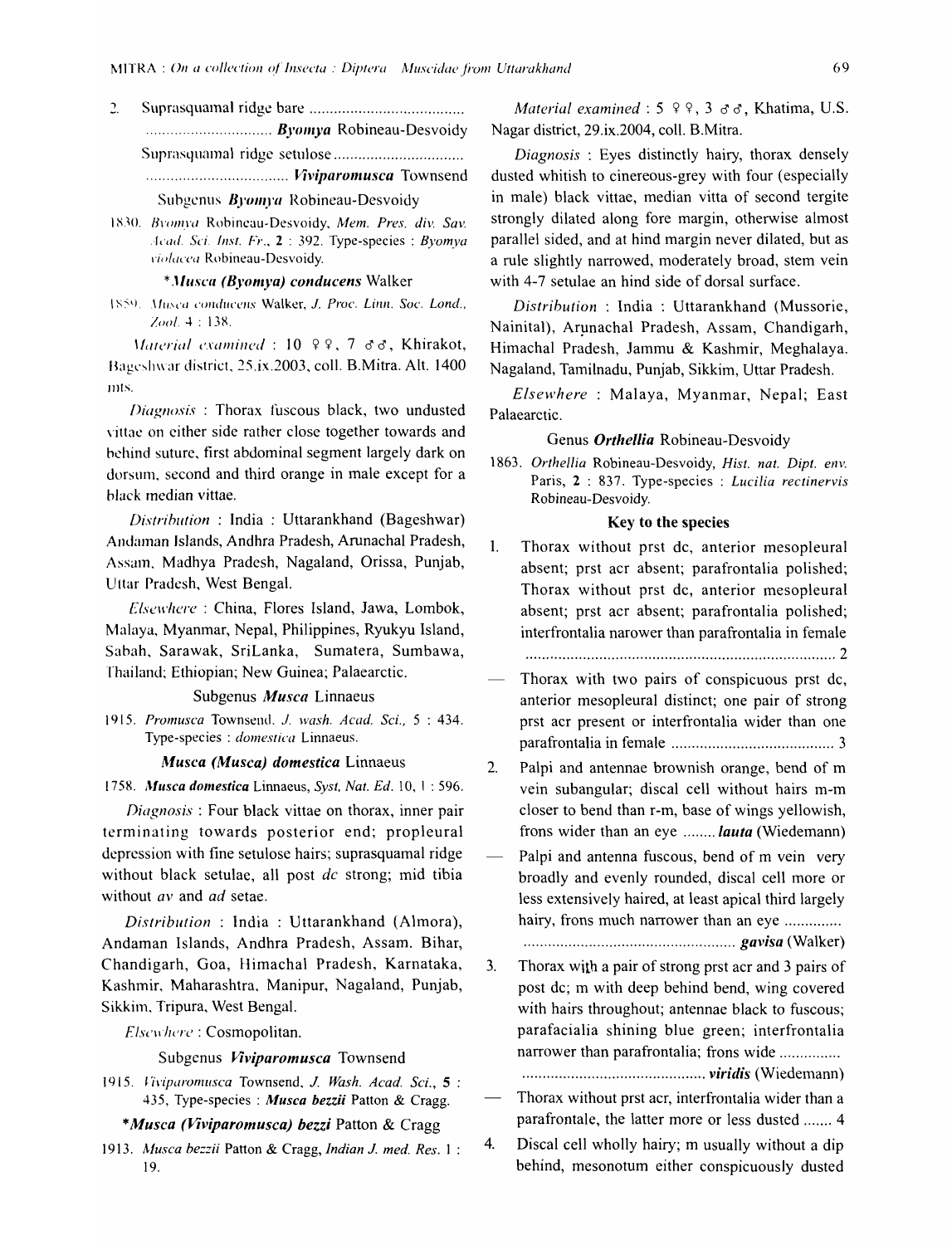in front, or with only three post dc,the anterior two of which are sub equal: mid tibia without an ad seta ................................................................. . ......................... *timorellsis* (Robineau-Desvoidy)

- Discal cell with a bare strip; m with a distinct bend,  $\overline{\phantom{a}}$ mesonotum not markedly dusted infront and with more than 3 post dc, the anterior 2- 4 of which are inconspicuous, palpi slender .............................. 5
- 5. Mid tibia with an ad seta between apical fifth and fourth, second segment of antenna ferruginous, third and palpi infuscate ferruginous, nearly basal half of discal cell bare, the bare area extended towards apex along 4<sup>th</sup>, facets on inner part of eyes strongly enlarged ........................................ .
	- ................................ *indica* (Robineau-Desvoidy)
- Mid tibia without an ad seta, second antennal segment strongly infuscate, third narrowly reddish at base, otherwise like palpi fuscous, discal cell hairy except on a longitudinal strip close to 5<sup>lh</sup> vein; facets on inner part of eyes only slightly enlarged ...............................*coerulifrons* (Macquart)

## *\*Orthellia coerulifrons* (Macquart)

*1851. Lucillia coerulifrons* Macquart *Mem. Soc. Sci. Agric. Lille.,* 248.

*Material examined:*  $3 \times 2 \times 3 \times 3$ , Sarada river side, Tanakpur, Champawat district, 13.ix.2004, colI. B. Mitra.

*Distribution* : India : Uttarankhand (Champawat) Arunachal Pradesh, Assam, Bihar, Kerala, Uttar Pradesh.

*Elsewhere:* Borneo; Myanmar; Sri Lanka; Flores Island; Formosa; Jawa; Laos; Lombok; Malaya; Nepal; Philippines; Ryukyu Islands; Sumatera; Thailand; Japan.

#### *Orthellia gavisa* (Walker)

*1859. Musca (Neomyia) gavisa* Walker, 1. *Proc. Linn. Soc. Lond. Zool.* 4 : 138.

*Distribution:* India: Uttarankhand (Almora),

Arunachal Pradesh, Assam, Himachal Pradesh, Jammu & Kashmir, Punjab, Sikkim, West Bengal.

*Elsewhere:* Jawa, Nepal, Pakistan, Simeule Island, Sumatera, Tamaon Island.

## *\*Orthellia indica* (Robineau-Desvoidy)

*1830. Llicilia indica* Robineau-Desvoidy, *Mem. Pres. div. Sav. Acad. Sci. Inst. Fr.,* 2 : 453.

*Material examined*:  $1 \times 2 \times 7 \times 6$ , Cantonment Road, Almora district, 18.ix.2003, colI. B.Mitra, alt. 1650 mts.

*Distribution:* India: Uttarankhand (Almora) Andhra Pradesh, Arunachal Pradesh, Assam, Bihar, Chandigarh, Goa, Kerala, Maharashtra, Manipur, Mizoram, Nagaland, Orissa, Sikkim, Tamil Nadu, Tripura, Uttar Pradesh, West Bengal.

*ElscH'hcre* : Bali, Bangladesh, Malaya, Myanmar, China, Formosa, Jawa, Nepal, Pakistan, Philippines, Simeule Islands, Sumatera, Sumbawa, Thailand, Vietnam; cosmopolitan.

# \* Orthellia lauta (Wiedemann)

1830. Musca lauta Wiedemann, *Aussereurop. Zweifl. Insekt*,  $2:410.$ 

*Material examined:*  $6 \times 2 \times 3$ , Khirakot, Bageshwar dist., 25.ix.2003, colI. B. Mitra, alt. 1400 mts.

*Distribution* : India : Uttarankhand (Bageshwar) Andaman Islands, Andhra Pradesh, Assam, Bihar, Chandigarh Karnataka, Manipur, Madhya Pradesh, Nagaland, Tamil Nadu, Tripura, Uttar Pradesh, West Bengal.

*Elsewhere* : China, East Malaysia, Flores Island, Jawa, Kalimantan, Laos, Lombok, Malay, Myanmar, Nepal, Pakistan, Philippines, Ryukyu Islands, Sumatera, Sumbawa, SriLanka, Taiwan, Thailand; Australia.

## *\*O,.thellia timorensis* (Robineau-Desvoidy)

1830. Lucilia timorensis Robineau-Desvoidy, Mem. Pres. div. *Sal: Acad. Sci. Inst. Fr.,* 2 : 460.

*Material examined:* 10 º º, 15 & &, Saiha, Dehradun district., 21.v.2006, colI. B. Mitra.

*Distribution* : India : Uttarankhand (Dehradun), Andhra Pradesh, Arunachal Pradesh, Assam, Bihar, Kerala, Orissa, Sikkim, Tamil Nadu, Uttar Pradesh, West Bengal.

*Elsewhere* : Bangladesh, China, Dammar Islands, Flores Island, Jawa, Malaya Myanmar, Nepal, Philippines, Ryukyu Islands, Simeulae Island, Sulawesi, Sumatera, Taiwan, Thailand, Viet Nam; Japan; Papuan subregions.

#### *Orthellia viridis* (Wiedemann)

*1824. Idia viridis* (Wiedemann), *Analecta Ent.,* : 50. Typelocality: North america.

*1826. Musca caesarion* Meigen, *Syst. Beschr. europ. zweijl. Insekt.*, 5, 57. Type-locality: Portugal.

*Distribution:* India: Jammu and Kashmir, Manipur, Punjab, Himachal Pradesh, Sikkim, Tripura, Uttarankhand (Mussorie, Dehradun, Nainital, Almora), West Bengal.

*Elsewhere* : Nepal, Pakistan, Tibet, Hawaii; Holarctic.

# Tribe HYDROTAEINI

## Genus *Hydrotaea* Robineau-Desvoidy

*1830. Hydrotaea* Robineau-Desvoidy, *Mem. Pres. div. Sav. Acad. Sci. Inst. Fr.,* 2 : 509. Type-species : *Musca meteorica* Linnaeus.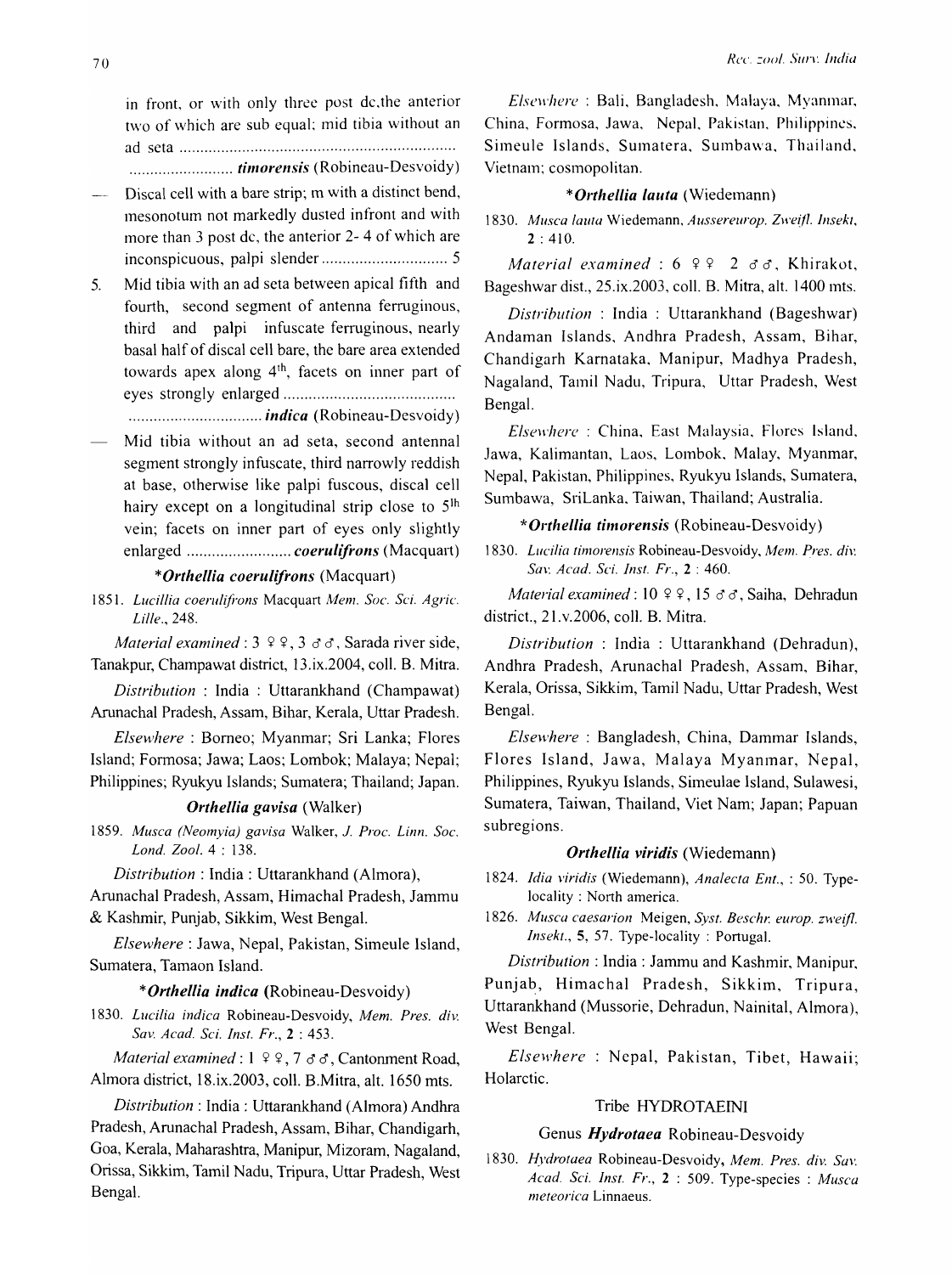Diagnosis: Eyes bare or hairy; frontal triangle not reaching lunula (in Oriental species), more or less dusted; arista bare to short-haired: thorax with more or less conspicuous dust, never glossy bluish black, with 4 post dc, pra small or absent; prosternum, propleural depression, pteropleura and hypopleura without setulae; abdomen ovate  $(\sigma)$  or triangularly subcordate  $(*)$ , with moderately strong setae only laterally and at apex; wings hyaline in Oriental species, fore femur of male with distinctive pre-apical v teeth, mid tibia (in Oriental species) without an av seta.

## Key to the species

 $\mathbf{L}$ pd seta of hind tibia indistinct or hrdly longer than greatest tibial diameter, only the prsc acr somewhat 

pd seta of hind tibia more than twice length of greatest tibial diameter; jowls with some conspicuous upcurved setae on anterior part ..... 

#### Hvdrotaea cilifemorata Emden

1965. Hydrotaea cilifemorata Emden, Fauna. Brit. India, Muscidae, 1:317. Type-locality: Dehradun.

Distribution : India : Uttarankhand (Dehradun), West Bengal.

Elsewhere: None.

#### Hydrotaea dentipes Fabricius

1805. Musca dentipes Fabricius, Syst. Antliat.: 303. Typelocality: Denmark.

Distribution : India : Uttarankhand (Nainital), Himachal Pradesh, Jammu and Kashmir.

Elsewhere: Nepal, Tibet. Holarctic.

#### **B.** Subfamily PHAONIINAE

# Tribe PHAONIINI

#### Genus Helina Robineau-Desvoidy

1830. Helina Robineau-Desvoidy, Mem. pres. div. Sav. Acad. Sci. Inst. Fr., 2: 493. Type-species : Helina euphemioidea Robineau-Desvoidy.

*Diagnosis*: Eyes of male holoptic to sub holoptic, female dichoptic; arista short to long plumose; pre-alar bristle very strong; stpl  $1 + 2$ , or  $2 + 2$ ; prosternum and hypopleura bare;  $r_1$  bare, dorsal surface at node of  $r_{4+5}$  bare, sometimes bare on both surface;  $m_{1+2}$  never upcurved at apex, lower squmae tongue-shaped

## Key to the species

Fuscous black with rather dense whitish dust, eyes  $\mathbf{L}$ rather densely haired, arista densely plumose, ad

surface of hind tibia with 3 or more setae ......... 

- Fuscous rather densely dusted pale grey, eyes almost bare, arista not very densely plumose, ad
- surface of hind tibia with only 2 setae ................

## Helina nemorum (Stein)

1915. Mydaea nemorum Stein, Supplta ent., 4 : 19. Typelocality: Formosa.

Distribution: India: Uttarankhand (Mussorie), Himachal Pradesh, Uttar Pradesh, West Bengal.

Elsewhere: Myamnar, Formosa.

#### Helina punctata (Robineau-Desvoidy)

1830. Rhorella punctata Robineau-Desvoidy, Mem. Pres. div. Sav. Acad. Sci. Inst. Fr., 2:492. Type-locality: France.

Distribution : India : Uttarankhand (Kumaon). Himachal Pradesh, Assam, Madhya Pradesh, Tamil Nadu, Uttar Pradesh, West Bengal.

#### Elsewhere: Nepal, Holarctic.

## Genus Phaonia Robineau-Desvoidy

1830. Phaonia Robineau-Desvoidy, Mem. Pres. div. Sav. Acad. Sci. Inst. Fr., 2 : 482. Type-species : Phaonia viarum Robineau-Desvoidy.

*Diagnosis*: Eyes bare or hairy, holoptic to more or less narrowly separated in male, dichoptic in female; female without proclinate fronto-orbital bristles; arista long plumose or short haired; prst ac present or absent; post dc 3-4; prosternum and pteropleura bare; hypolpleura bare or hairy;  $m_{1+2}$  straight; lower squamma tongue-shaped; fore tibia with or without pseta.

#### Key to the species

- 3 strong post dc,  $1 + 1$  strong and long acr.......  $1.$
- 4 strong post dc,  $0 + 1$  strong acr ... *debilis* Stein

#### Phaonia debilis Stein

1918. Phaonia debilis Stein, Annls. hist-nat. Mus. natn. hung.,  $16:167$ . Type-locality: Mussoorie.

Distribution: India: Uttarankhand (Mussorie), West Bengal.

*Elsewhere*: Myanmar, Malaysia.

#### Phaonia kambaitiana Emden

1965. Phaonia kambaitiana Emden, Fauna. Brit. India, Muscidae, 1: 236. Type-locality: Myanmar.

Distribution : India : Uttarankhand (Dehradun), Himachal Pradedsh.

Elsewhere: Myanmar.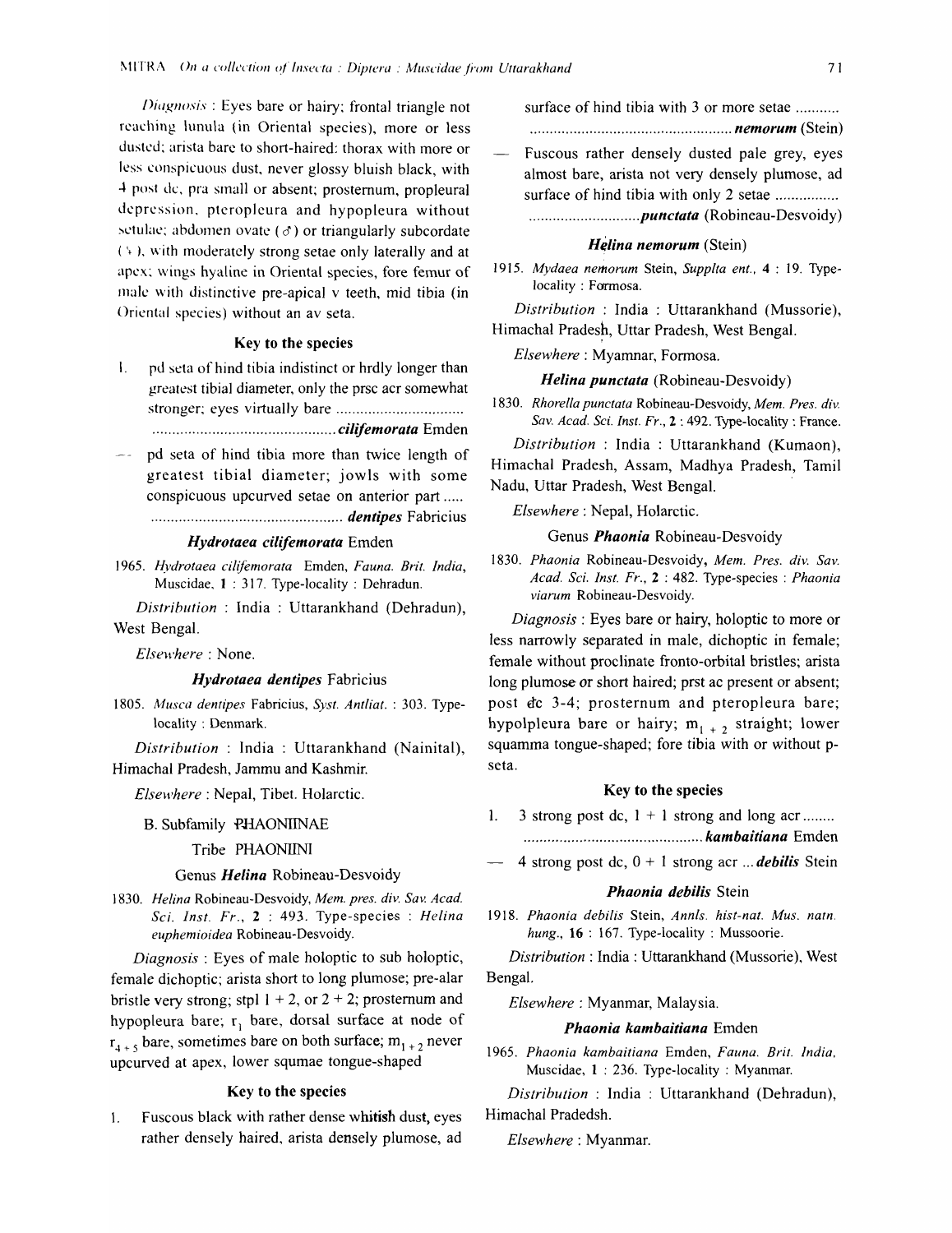# C. Subfamily MYDAEINAE

# Key to the genera

]. Three or four stpl bristles present, arranged in a triangle or quadrilateral; hind tibia with distinct anterodorsal apical bristle at least as long as tibial diameter; lower squama usually narrow, rounded posteriorly, and with its antero-median corner distinctly lateral of margin of scutellum, only rarely broadened and truncated posteriorly ................. 2

One or three stpl bristles never in a triangle, either the anterior lacking or the lower lacking and the posterior proceeded by a row of bristle-like hairs of decreasing size; hind tibia without anterodorsal apical bristle; lower squma broad, truncate posteriorly, and with its antero-median corner extending under anterolateral comer of scutellum ......................... *Graphomya* Robineau-Desvoidy

- 2. Presutural acrostichal hairs in 4 more or less regular rows, those in outer rows longer and stronger than in inner rows ....................... *Hebecnema* Schnabl
- Presutural acrostichal hairs uniform in length or strongly, in 6 or more very irregular rows ............ ................................................ *Myospi/a* Rondani

#### Genus *Graphomya* Robineau-Desvoidy

1830. Graphomya Robineau-Desvoidy, Mem. pres. div. Sav. *Acad. Sci. lnst. Fr..* 2 : 403. Type-species: *Musca maculata* Scopoli.

#### *Graphomya maculata* (Scopoli)

*1763. Musca maculata* Scopoli, Ent. Carniolica : 326. Typelocality: North Yogoslavia.

*Diagnosis:* Fuscous-black with dense whitish-grey or yellowish-grey dust and a broad black pattern, male with largely testaceous abdomen; head with, densely long-haired, in female moderately long-haired; thorax with the median vitta dusted brownish anteriorly and the paramedian dark vittae in male usually fused behind (rarely also in front of) suture with each other, the black median vitta broader near seutellum and more distinctly extended forward; median spot of scutellum never occupying much less than half its basal width, in male almost or quite fused at base with the lateral spots, its apes exceeding level of diseal setae. Abdomen much as in rufitibia but the median spots usually reaching further towards hind margins, the fourth segment with conspicuous oblong-ovate fuscous paramedian spots, the dark .spots at middle of each lateral half of the intermediate segments in male restricted to posterior half and on second segment sometimes obsolete; lower calyptra markedly greyish-brown in male and slightly

browned in female; legs fuscous with the tibiae brown to reddish-brown.

*Distribution:* Uttarankhand (Mussorie). Jammu and Kashmir.

*Elsewhere:* China, Formosa, Myanmar, Philippines, Ryukyu Is., Sri Lanka.

#### Genus *Hebecnema* Schnabl

1889. Hebecnema Schnabl, *Trudy russk. ent. Obschch.*, 23 : 331. Type-species: *Anthomyia umbratica* Meigen.

#### *Hebecnema 11mbratica* (Meigen)

1826. Anthomyia umbratica Meig., Syst. Beschr. Europ. Zweifl. Insekt. 5:88. Type-locality: ? Germany.

*Diagnosis* : Piceous-black with thin brown dust, thorax with traces of somewhat irregularly defined incomplete vittae, abdomen in male rather densely dusted greyish-brown with a very narrow dark median vitta, which is often vestigial on third and especially fourth segment, in female more glossy, the median vitta broader but less well defined and not reaching posterior segments; head dusted brownish-grey, parafacialia not distinctly dusted whitish in Oriental specimens; eyes in male subcontiguous, arista not very densely shortplumose; anterior mesopleural well developed, auxiliary prostigmal variable, hypopleura bare; wings markedly smoky in male, hardly so in female; calyptrae pale brownish-grey with concolorous border and pale golden fringe; halteres dull reddish-yellow; Mid femur with a small a pre-apical, some erect av setulae at base (less numerous in female), and 3-4 pv setae on basal twofifths, mid tibia with  $2(-3)$  strong p setae; hind femur without pv setae, with 4-6( $\sigma$ ) or 3-4 ( $\sigma$ ) strong av setae on less than apical half, hind tibia with 1 ad and 1-2 av setae.

*Distribution* : India : Uttarankhand (Mussorie, Dehradun), Himachal Pradesh, South India, West Bengal.

*Elsewhere:* Formosa, Hong Kong, Myanmar.

# Genus *Myospi/a* Rondani

*1856. Myospi/a* Rondani, *Dipterol. Ital. Prodr.,* 1 : 91. Typespecies: *Musca meditabunda* Fabricius.

## *Myospi/a bina brunneiofemorata* Emden

*1965. Xenosia bina brunneiofemorata* Emden, Fauna. Brit. India, Muscidae, 1 : 433. Type-locality: Mussorie.

*Diagnosis* : Black with rather dense grey; in places somewhat greenish or bluish grey dust; third antennal segment brown at base; thorax with four conspicuous incomplete vittae, which are usually fuscous; abdomen with a pair of conspicuous small brown spots near hind margin of second and third segments; apical part of m